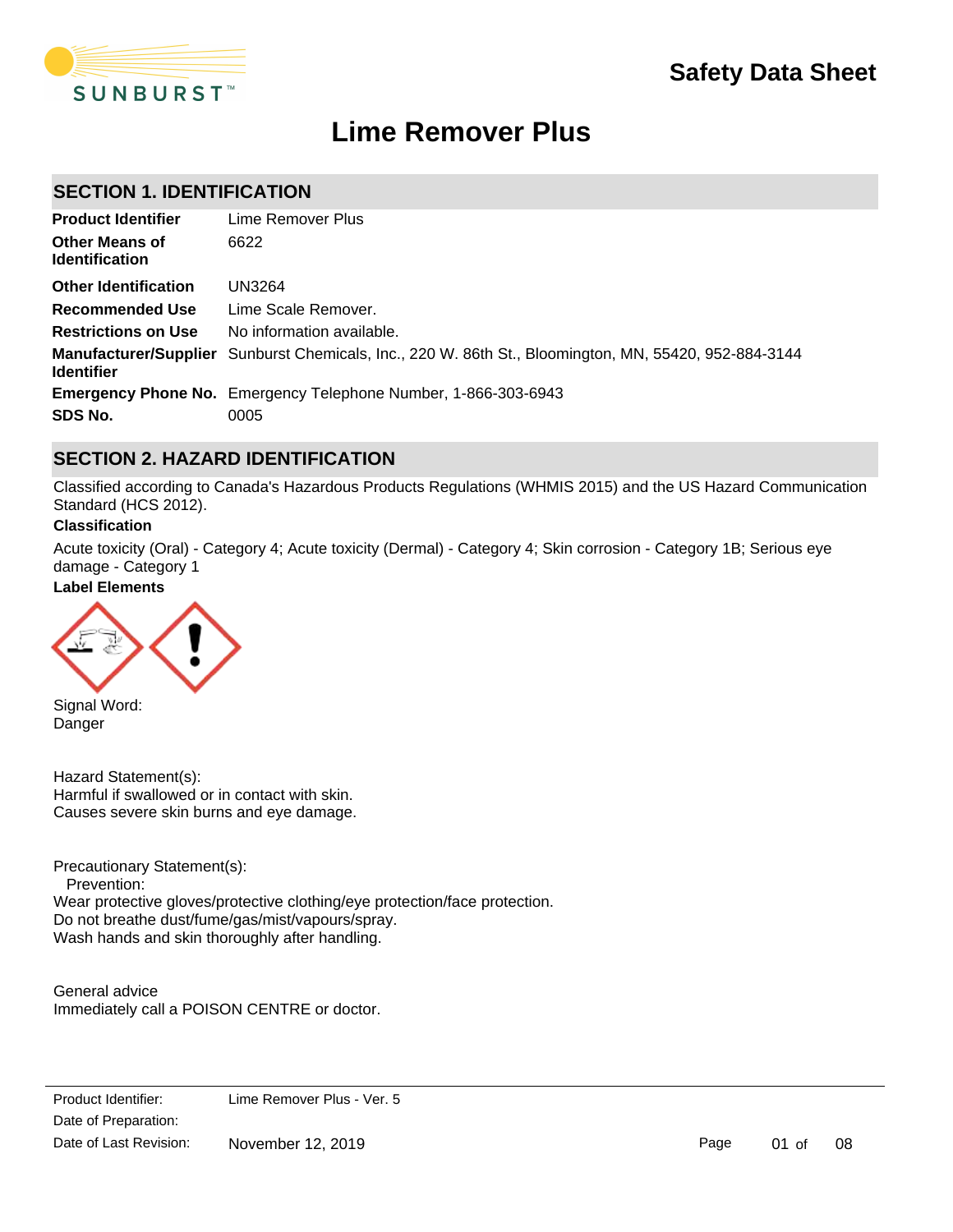#### Eyes

IF IN EYES: Rinse cautiously with water for several minutes. Remove contact lenses, if present and easy to do. Continue rinsing.

Immediately call a POISON CENTRE or doctor.

### Skin

IF ON SKIN: Wash with plenty of water. Take off contaminated clothing and wash it before reuse.

Inhalation IF INHALED: Remove person to fresh air and keep comfortable for breathing.

Ingestion

IF SWALLOWED: Immediately call a POISON CENTRE or doctor. IF SWALLOWED: Rinse mouth. Do NOT induce vomiting.

Storage:

Store locked up.

Store in a well-ventilated place. Keep container tightly closed.

#### Disposal:

Dispose of contents and container in accordance with local, regional, national and international regulations.

**Other Hazards**

#### Not applicable.

# **SECTION 3. COMPOSITION/INFORMATION ON INGREDIENTS**

| <b>Chemical Name</b>                | <b>CAS No.</b> | %         | <b>Other Identifiers Other Names</b> |  |
|-------------------------------------|----------------|-----------|--------------------------------------|--|
| <i>v</i> ater                       | 7732-18-5      | 50-75     |                                      |  |
| Phosphoric acid                     | 7664-38-2      | $10 - 30$ |                                      |  |
| Nitric acid                         | 7697-37-2      | $1 - 10$  |                                      |  |
| COPPER(II) SULFATE,<br>PENTAHYDRATE | 7758-99-8      | $0 - 0.2$ |                                      |  |

#### **Notes**

#### PRODUCT AT USE DILUTION

Contains ingredients listed above at weight % less than 0.1%

# **SECTION 4. FIRST-AID MEASURES**

#### **First-aid Measures**

#### **Inhalation**

Remove source of exposure or move to fresh air. Get medical advice or attention if you feel unwell or are concerned.

#### **Skin Contact**

Wash gently and thoroughly with lukewarm, gently flowing water and mild soap for 5 minutes. Thoroughly clean clothing, shoes and leather goods before reuse or dispose of safely. Seek immediate medical attention/advice.

### **Eye Contact**

executed ventifier:<br>
Lime Remover Plus - Ver. 5 Date of Preparation: Date of Last Revision: November 12, 2019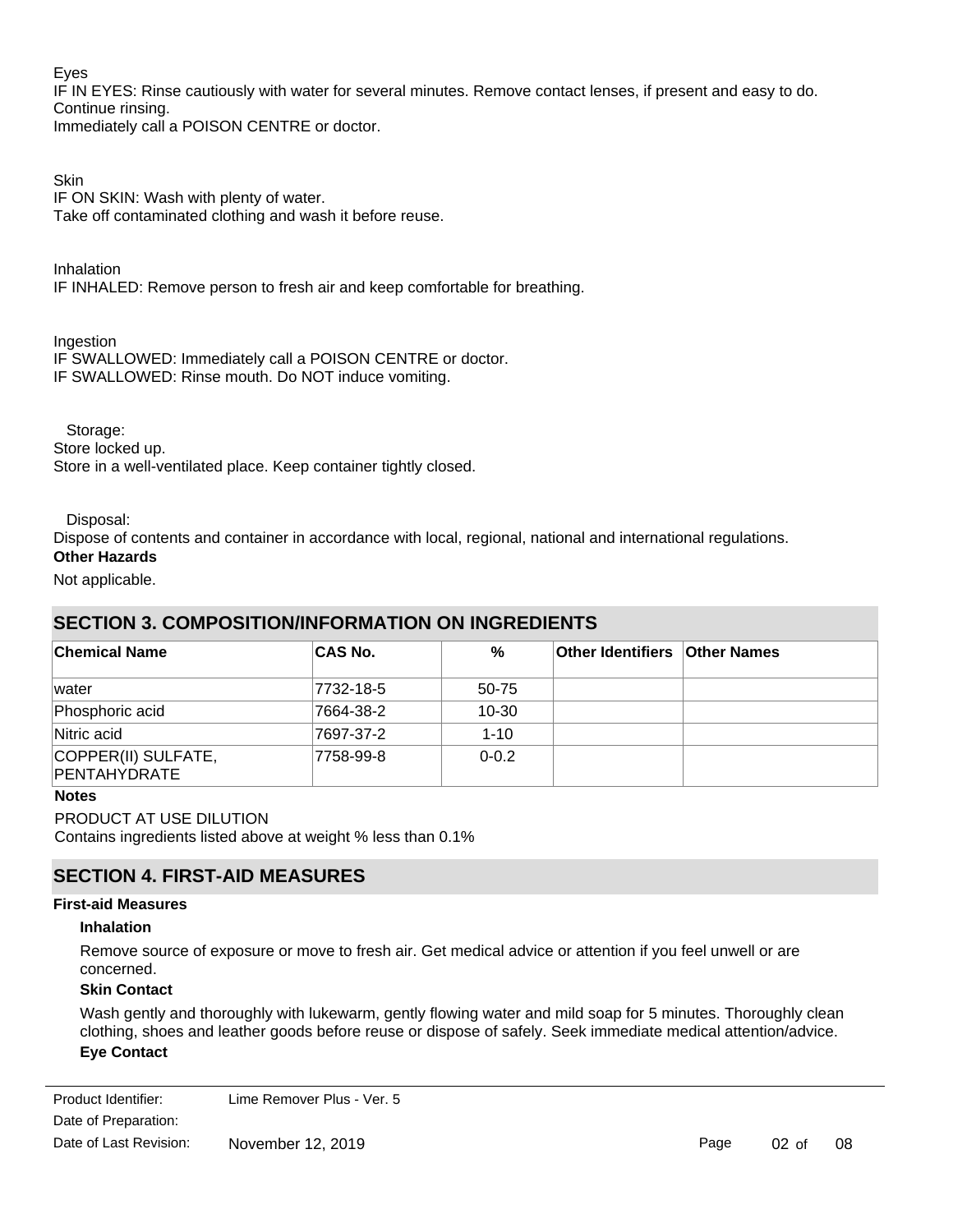Immediately rinse the contaminated eye(s) with lukewarm, gently flowing water for 15-20 minutes, while holding the eyelid(s) open. Seek immediate medical attention/advice.

#### **Ingestion**

Do NOT induce vomiting. Drink plenty of water. Never give anything by mouth to an unconscious person. If symptoms persist, call a physician.

### **First-aid Comments**

Get medical advice or attention if you feel unwell or are concerned.

#### **Most Important Symptoms and Effects, Acute and Delayed**

None known.

#### **Immediate Medical Attention and Special Treatment**

#### **Special Instructions**

Treat symptomatically.

# **SECTION 5. FIRE-FIGHTING MEASURES**

#### **Extinguishing Media**

#### **Suitable Extinguishing Media**

Water. Carbon dioxide (CO 2 ). Dry chemical.

#### **Unsuitable Extinguishing Media**

None known.

#### **Specific Hazards Arising from the Product**

Not sensitive to static discharge.

Not sensitive to mechanical Impact.

#### **Special Protective Equipment and Precautions for Fire-fighters**

As in any fire, wear self-contained breathing apparatus pressure-demand, MSHA/NIOSH (approved or equivalent) and full protective gear.

As in any fire, wear self-contained breathing apparatus pressure-demand, MSHA/NIOSH (approved or equivalent) and full protective gear.

# **SECTION 6. ACCIDENTAL RELEASE MEASURES**

#### **Personal Precautions, Protective Equipment, and Emergency Procedures**

Avoid contact with skin, eyes and clothing. Do not breathe vapours or spray mist. Ensure adequate ventilation. Use personal protective equipment.

#### **Environmental Precautions**

Avoid release to the environment. Collect spillage. See Section 12 for additional Ecological Information. Dispose of contents/container to an approved waste disposal plant.

#### **Methods and Materials for Containment and Cleaning Up**

Contain and soak up spill with absorbent that does not react with spilled product. Collect and reuse if possible. Following product recovery, flush area with water.

# **SECTION 7. HANDLING AND STORAGE**

#### **Precautions for Safe Handling**

Handle in accordance with good industrial hygiene and safety practice. Ensure adequate ventilation. Avoid contact with skin, eyes and clothing. Do not breathe vapours or spray mist. Do not eat, drink or smoke when using this product, or its use solutions.

#### **Conditions for Safe Storage**

Keep container tightly closed. Keep container closed when not in use. Keep out of the reach of children.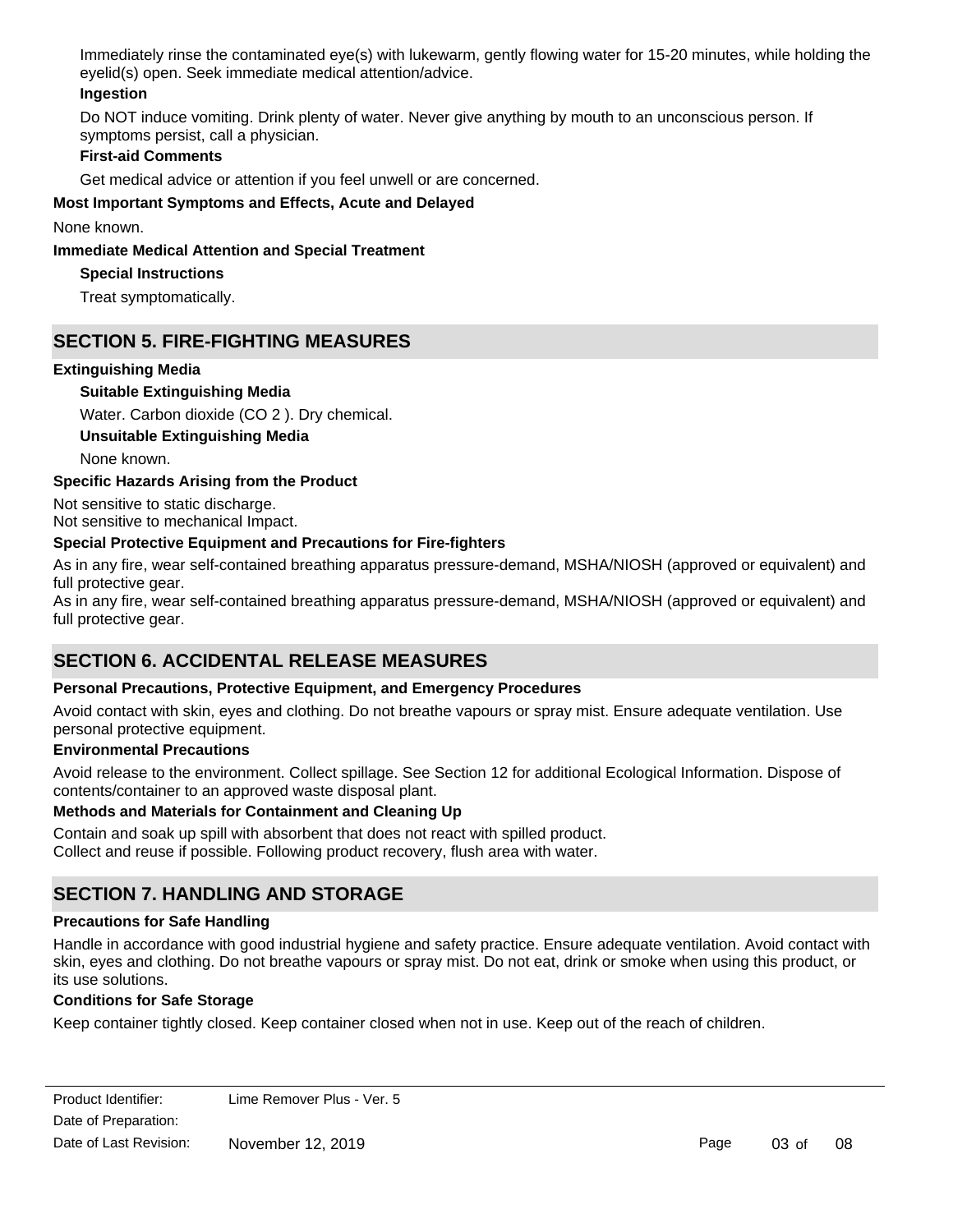# **SECTION 8. EXPOSURE CONTROLS/PERSONAL PROTECTION**

#### **Control Parameters**

|                      | <b>ACGIH TLV®</b> |                   | <b>OSHA PEL</b> |                | <b>AIHA WEEL</b> |            |
|----------------------|-------------------|-------------------|-----------------|----------------|------------------|------------|
| <b>Chemical Name</b> | <b>TWA</b>        | <b>STEL</b>       | <b>TWA</b>      | <b>Ceiling</b> | 8-hr TWA         | <b>TWA</b> |
| Phosphoric acid      | mg/m3             | $ 3 \text{ mg/m}$ | mg/m3           |                |                  |            |
| Nitric acid          | 2 ppm             | 4 ppm             | 2 ppm           |                |                  |            |

#### **Appropriate Engineering Controls**

Provide eyewash and safety shower if contact or splash hazard exists. Use local exhaust ventilation, if general ventilation is not adequate to control amount in the air.

#### **Individual Protection Measures**

### **Eye/Face Protection**

Wear chemical safety goggles and face shield when contact is possible.

#### **Skin Protection**

Rubber or vinyl gloves recommended when handling solid chemicals or their use solutions.

#### **Respiratory Protection**

If exposure limits are exceeded or irritation is experienced, NIOSH/MSHA approved respiratory protection should be worn.

# **SECTION 9. PHYSICAL AND CHEMICAL PROPERTIES**

#### **Basic Physical and Chemical Properties**

| Appearance                                                   | Green.                                               |
|--------------------------------------------------------------|------------------------------------------------------|
| Odour                                                        | Odourless                                            |
| <b>Odour Threshold</b>                                       | Not available                                        |
| рH                                                           | $0.5 - 1.5$                                          |
| <b>Melting Point/Freezing Point</b>                          | Not available (melting); Not applicable (freezing)   |
| <b>Initial Boiling Point/Range</b>                           | 100 °C (212 °F)                                      |
| <b>Flash Point</b>                                           | Not available                                        |
| <b>Evaporation Rate</b>                                      | Not applicable                                       |
| <b>Flammability (solid, gas)</b>                             | Not applicable                                       |
| <b>Upper/Lower Flammability or</b><br><b>Explosive Limit</b> | Not applicable (upper); Not applicable (lower)       |
| <b>Vapour Pressure</b>                                       | Not applicable                                       |
| Vapour Density (air = 1)                                     | Not applicable                                       |
| Relative Density (water $= 1$ )                              | Not available                                        |
| <b>Solubility</b>                                            | Soluble in water; Not available (in other liquids)   |
| <b>Partition Coefficient,</b><br>n-Octanol/Water (Log Kow)   | Not applicable                                       |
| <b>Auto-ignition Temperature</b>                             | Not applicable                                       |
| <b>Decomposition Temperature</b>                             | Not available                                        |
| <b>Viscosity</b>                                             | Not applicable (kinematic); Not applicable (dynamic) |
| <b>Other Information</b>                                     |                                                      |
| <b>Physical State</b>                                        | Liquid                                               |
| <b>Use Dilution</b>                                          | Use dilution pH is 0.5 - 2.0 pH                      |
| <b>VOC Content</b>                                           | VOC Content $(\%) = 0\%$                             |
|                                                              |                                                      |

# **SECTION 10. STABILITY AND REACTIVITY**

**Product Identifier:** Date of Preparation: Lime Remover Plus - Ver. 5 Date of Last Revision: November 12, 2019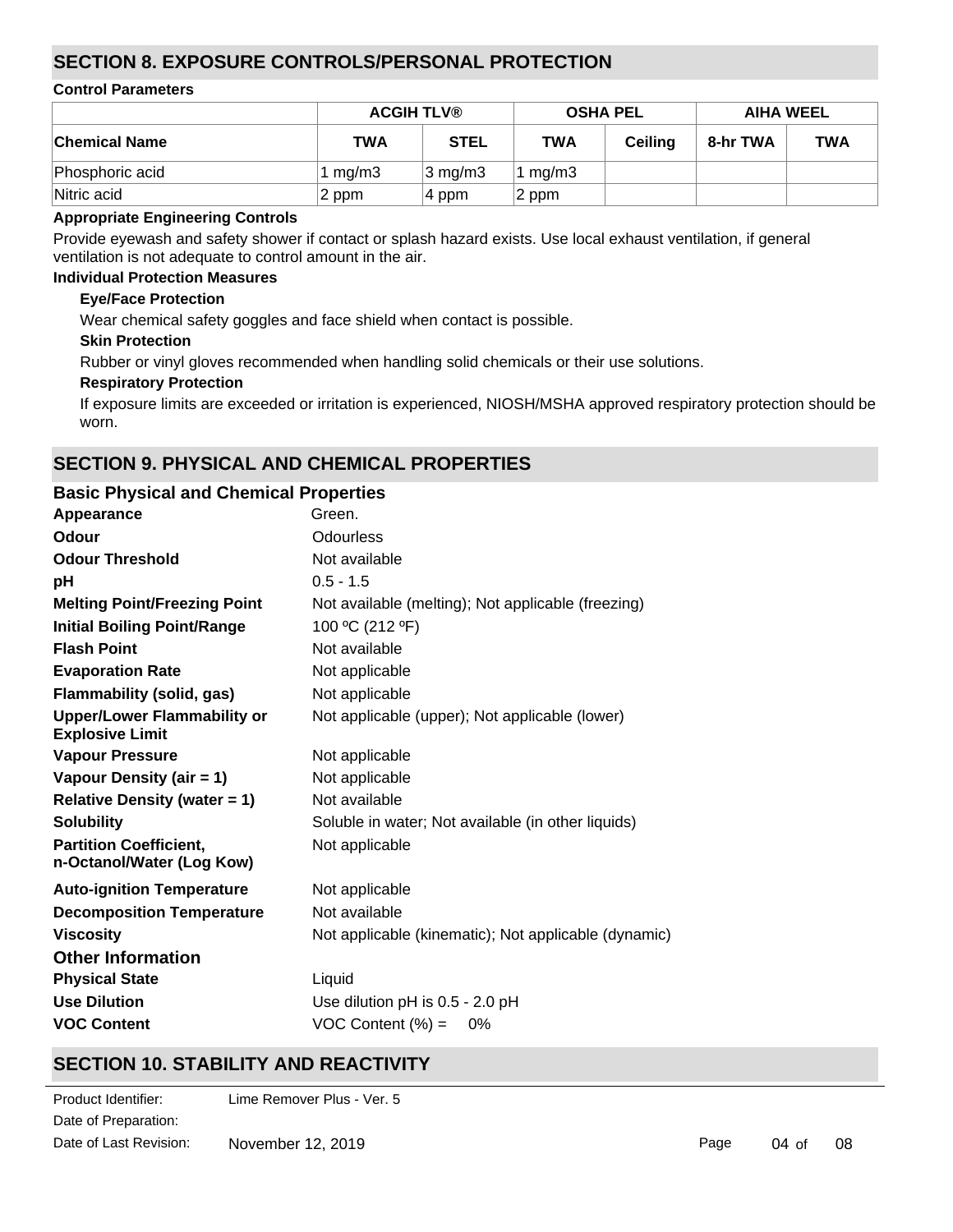#### **Reactivity**

**Chemical Stability** Normally stable. **Conditions to Avoid** None known. **Incompatible Materials** Chlorine-based bleaching agents. **Hazardous Decomposition Products** None known. **Possibility of Hazardous Reactions** None expected under normal conditions of storage and use. None known.

# **SECTION 11. TOXICOLOGICAL INFORMATION**

#### **Likely Routes of Exposure**

Eye contact; skin contact.

#### **Acute Toxicity**

| <b>Chemical Name</b> | <b>LC50</b>                                             | LD50 (oral)      | LD50 (dermal)  |
|----------------------|---------------------------------------------------------|------------------|----------------|
| Phosphoric acid      | Not available                                           | 1410 mg/kg (rat) | Not available  |
| Nitric acid          | 130 mg/m3 (rat) $(4 \text{-} \text{hour})$<br>exposure) | Not available    | INot available |

#### LC50: No information was located.

LD50 (oral): No information was located.

LD50 (dermal): No information was located.

#### **Skin Corrosion/Irritation**

Skin contact with corrosive substances can cause skin burns.

**Serious Eye Damage/Irritation**

Causes serious eye damage.

#### **STOT (Specific Target Organ Toxicity) - Single Exposure**

#### **Inhalation**

Avoid breathing vapours or mists. May be harmful by inhalation.

#### **Ingestion**

Harmful if swallowed. Ingestion may cause gastrointestinal irritation, nausea, vomiting and diarrhea.

#### **Aspiration Hazard**

No information was located.

# **STOT (Specific Target Organ Toxicity) - Repeated Exposure**

No information available.

### **Respiratory and/or Skin Sensitization**

No information available.

### **Carcinogenicity**

A5 – Not suspected as a human carcinogen.

### **Reproductive Toxicity**

# **Development of Offspring**

No information was located.

# **Sexual Function and Fertility**

Product Identifier: Date of Preparation: Lime Remover Plus - Ver. 5 Date of Last Revision: November 12, 2019

Page 05 of 08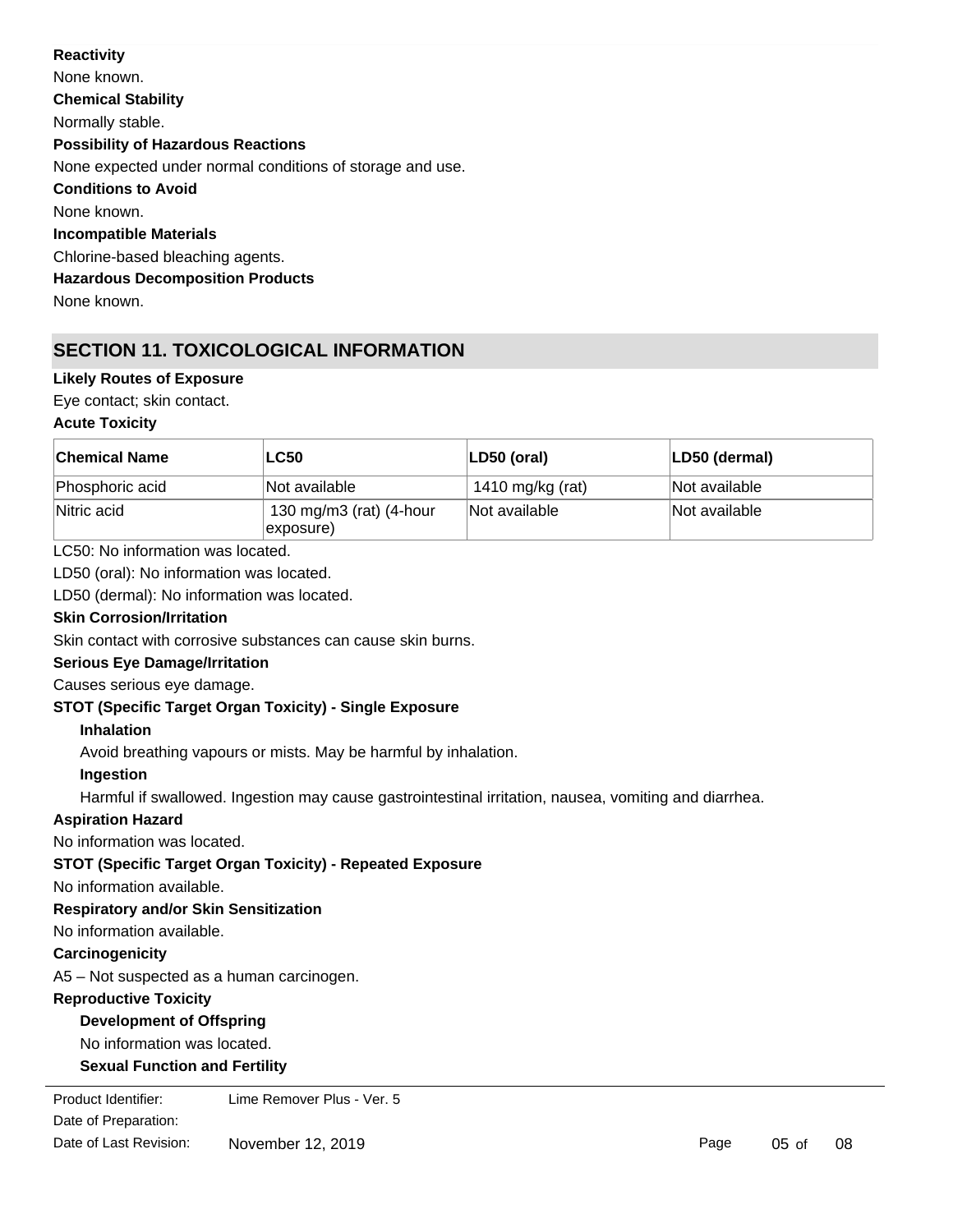No information was located. **Germ Cell Mutagenicity** Not mutagenic. **Effects on or via Lactation** No information was located.

**Interactive Effects**

No information was located.

# **SECTION 12. ECOLOGICAL INFORMATION**

#### **Ecotoxicity**

Harmful, with long lasting effects to aquatic life, based on acute toxicity tests.

#### **Acute Aquatic Toxicity**

| <b>Chemical Name</b> | <b>LC50 Fish</b>                 | <b>IEC50 Crustacea</b>                               | <b>ErC50 Aquatic</b><br><b>Plants</b> | ErC50 Algae   |
|----------------------|----------------------------------|------------------------------------------------------|---------------------------------------|---------------|
| Phosphoric acid      | $3.0 - 3.5$ mg/L<br>$(96$ -hour) | 4.6 mg/L (Daphnia<br>magna (water flea);<br>12-hour) | Not available                         | Not available |
| Nitric acid          | 72 mg/L (96-hour)                | Not available                                        | Not available                         | Not available |

#### **Persistence and Degradability**

No information available.

#### **Bioaccumulative Potential**

No information available.

#### **Mobility in Soil**

No information was located.

#### **Other Adverse Effects**

There is no information available.

# **SECTION 13. DISPOSAL CONSIDERATIONS**

#### **Disposal Methods**

Dispose of contents and container in accordance with local, regional, national and international regulations.

# **SECTION 14. TRANSPORT INFORMATION**

| <b>Regulation</b>                                                        | UN No. | <b>Proper Shipping Name</b>                                      | <b>Transport Hazard</b><br>Class(es) | <b>Packing</b><br>Group |  |  |
|--------------------------------------------------------------------------|--------|------------------------------------------------------------------|--------------------------------------|-------------------------|--|--|
| IUS DOT                                                                  | UN3264 | Corrosive liquid, acidic, inorganic, n.o.s.<br>(Phosphoric acid) | 8                                    | $\mathbf{I}$            |  |  |
| IMDG/IMO                                                                 | UN3264 | Corrosive liquid, acidic, inorganic, n.o.s.<br>(Phosphoric acid) | 8                                    | $\mathbf{I}$            |  |  |
| Environmental<br>Not applicable<br><b>Hazards</b>                        |        |                                                                  |                                      |                         |  |  |
| <b>Special Precautions</b><br>Not applicable                             |        |                                                                  |                                      |                         |  |  |
| Transport in Bulk According to Annex II of MARPOL 73/78 and the IBC Code |        |                                                                  |                                      |                         |  |  |
| Not applicable                                                           |        |                                                                  |                                      |                         |  |  |
| <b>Emergency Response 154</b><br>Guide No.                               |        |                                                                  |                                      |                         |  |  |

Date of Preparation: Product Identifier: Lime Remover Plus - Ver. 5 Date of Last Revision: November 12, 2019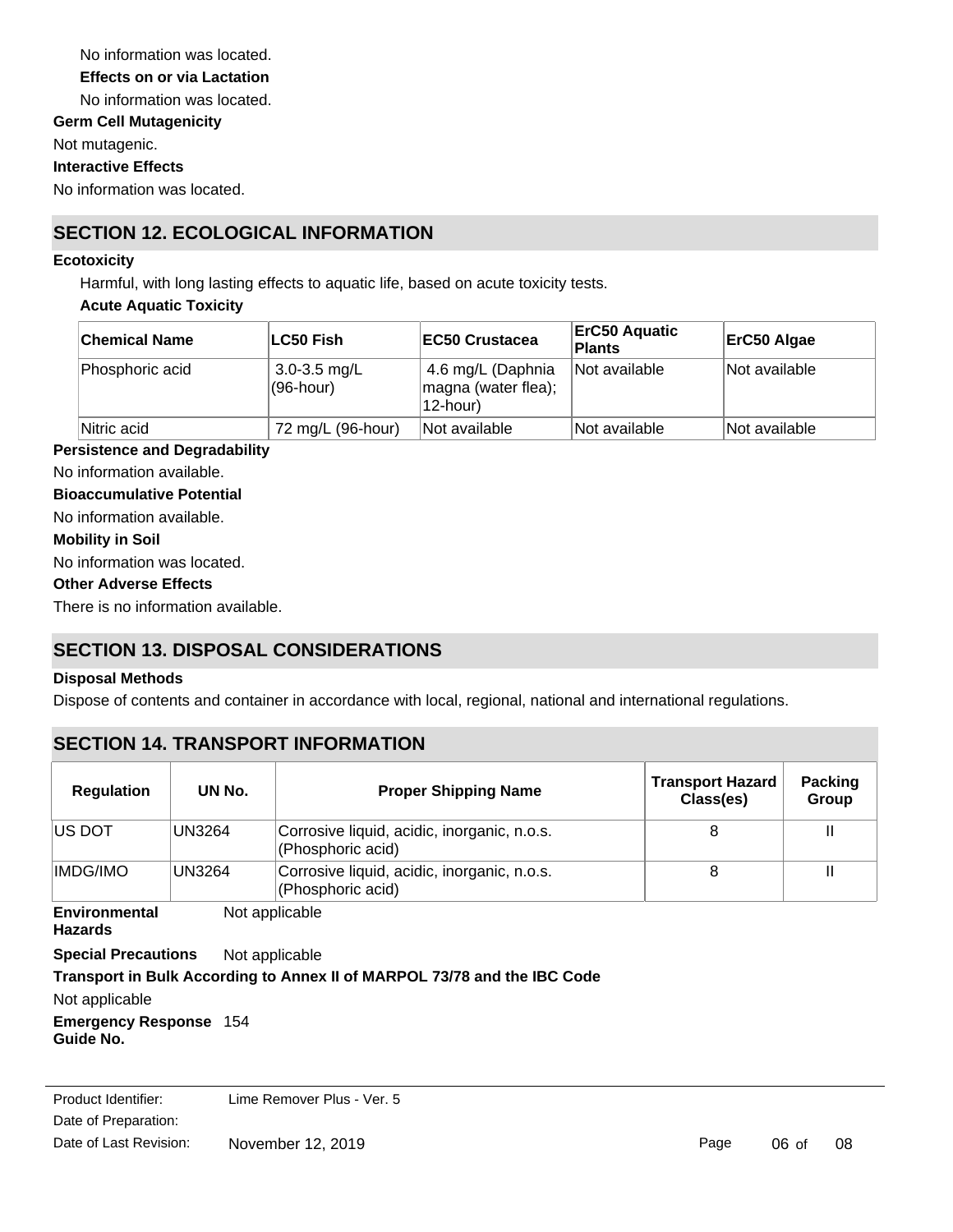# **SECTION 15. REGULATORY INFORMATION**

#### **Safety, Health and Environmental Regulations**

#### **Canada**

#### **Domestic Substances List (DSL) / Non-Domestic Substances List (NDSL)**

All ingredients are listed on the DSL/NDSL.

#### **USA**

#### **Toxic Substances Control Act (TSCA) Section 8(b)**

All ingredients are listed on the TSCA Inventory.

#### **Additional USA Regulatory Lists**

SARA Title III - Section 313:

Section 313 of Title III of the Superfund Amendments and Reauthorization Act of 1986 (SARA). This product does contain chemicals which are subject to the reporting requirements of the Act and Title 40 of the Code of Federal Regulations, Part 372.

| Chemical NameCAS-No |           | Weight % | SARA 313 - Threshold Values % |
|---------------------|-----------|----------|-------------------------------|
| Nitric acid         | 7697-37-2 | 1-10 10  |                               |

SARA Title III - Section 311/312:

| Acute Health Hazard               | Yes |    |
|-----------------------------------|-----|----|
| Chronic Health Hazard             | N٥  |    |
| Fire Hazard                       | No  |    |
| Sudden Release of Pressure Hazard |     | N٥ |
| Reactive Hazard                   |     | N٥ |

California Proposition 65

This product contains no Proposition 65 chemicals.

U.S. EPA Label Information

EPA Registration Number : Not applicable.

#### **Clean Water Act**

This product contains the following substances which are regulated pollutants pursuant to the Clean Water Act (40 CFR 122.21 and 40 CFR 122.42):

CWA - Hazardous Substances :. (Phosphoric acid) CWA - Hazardous Substances :. (Nitric acid)

### **CERCLA**

This material, as supplied, contains one or more substances regulated as a hazardous substance under the Comprehensive Environmental Response Compensation and Liability Act (CERCLA) (40 CFR 302): Hazardous Substances RQs: Phosphoric acid 5000 lb final RQ/ RQ 2270 kg final RQ Nitric acid 1000 lb final RQ/ RQ 454 kg final RQ

#### **U.S. State Right-to-Know Regulations**

Massachusetts Right To Know:. (Phosphoric acid) New Jersey Right To Know:. (Phosphoric acid) Pennsylvania Right To Know:. (Phosphoric acid) Rhode Island:. (Phosphoric acid)

Massachusetts Right To Know:. (Nitric acid) New Jersey Right To Know:. (Nitric acid) Pennsylvania Right To Know:. (Nitric acid) Illinois Right to Know:. (Nitric acid) Rhode Island:. (Nitric acid)

Date of Preparation: Product Identifier: Lime Remover Plus - Ver. 5 Date of Last Revision: November 12, 2019